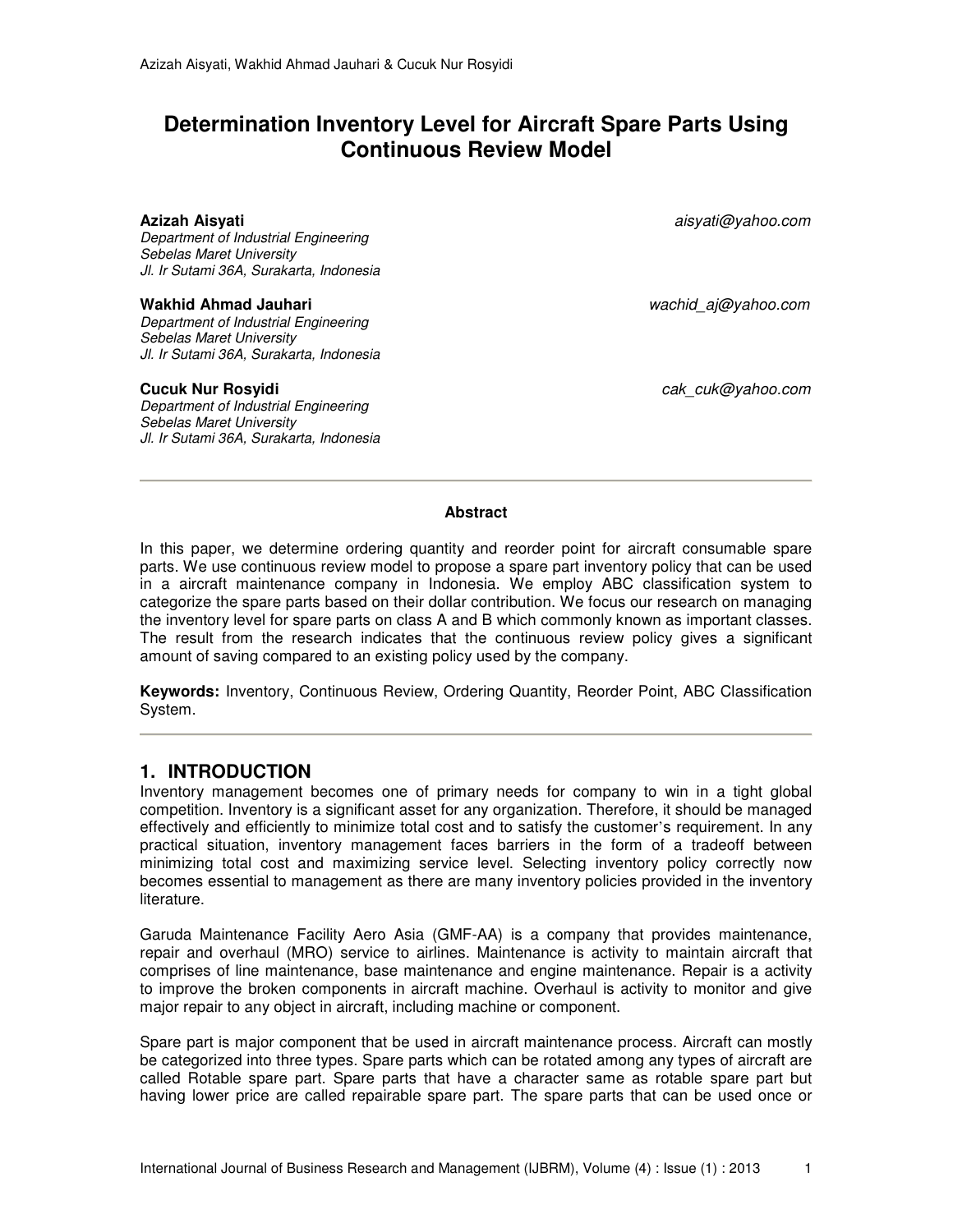disposable component are called consumable spare part. The consumable spare parts are very important component in GMF-AA due to their magnitude needs in daily MRO activity. Besides having higher demand than other spare parts, consumable spare parts must be ordered from foreign countries, hence, the replenishment may take a long time. If the spare parts aren't well managed by management, the daily MRO process will probably be interrupted due to the lack of spare part inventories. Moreover, if management decides to hold more spare parts to guarantee that the needs from daily MRO activity must be satisfied, a high inventory cost may occurs. Therefore, controlling consumable spare part accurately is needed by management to ensure that the daily MRO activities run smoothly.

Spare parts inventory system has been studied extensively by many researchers. Croston [1] was probably the first researcher introduced spare part inventory model. The proposed model was developed by integrating single exponential smoothing into inventory model. Kaldchschmidt et al. [2] argued that croston method was very important tool to determine inventory level of spare part in supply chain which has intermittent demand. Syntetos and Boylan [3] and Syntetos and Boylan [4] gave critics to croston method which still results a bias in forecasting the spare part. Therefore, Syntetos and Boylan [5] proposed a model for controlling spare part inventory to reduce the level of error in forecasting spare part. Unfortunately, the both models, including croston [1] and Syntetos and Boylan [5] were not suitable to adopt since most inventory environment in real condition is stochastic.

Strijbosch et al [6] developed another model compound bernoulli method and compound poisson method to determine ordering quantity and reorder point. Teunter and Sani [7] gave their research attention on studying the lumpy product. They used order-up-to policy to determine inventory level which previously employed croston method to forecast the demand. Results from this research indicated that integrating croston method and order-up-to policy results in optimal service level. Chang et al [8] implemented r,r,Q policy to manage semiconductor component by assuming stochastic demand. Furthermore, Porras and Dekker [9] determined spare part inventory level at oil company. They used different reorder points to find optimal inventory level in order to minimize total inventory cost. Smidth-Destombes et al. [10] proposed joint optimization of inventory management and maintenance activity. They proposed a heuristic model to derive the optimal solutions and proved that the proposed model performed better than METRIC model. Kilpi et al.[11] developed cooperative strategies for the availability service of repairable aircraft components and determined the factors that give the contribution to the cooperative strategy. They used simulation model to determine optimal cost and used game theory to test the cooperative strategies. Wong et al. [12] investigated the cost allocation problem in context of repairable spare parts pooling with game theoretic model. The results from this study showed that the cost allocation policy affects the companies in making the decision in inventory management. Even many methods have been implemented in determining spare part inventory level, lack of them considering the utilization of continuous review model in reducing total inventory cost.

An important work that must be considered firstly before deciding the correct inventory method is spare part classification. Silver et al. [10] and Tersine [11] proposed ABC classification system to categorize items based on their contribution to dollar volume. They also proposed a suitable inventory models that can be implemented for each classes. Chu et al. [12] developed inventory classification system with fuzzy ABC method. In this proposed method, inventory classification system is not only developed by considering dollar volume's contribution, but also incorporating expert judgments.

In this paper we would like to determine order quantity and reorder point for aircraft spare parts in GMF-AA to minimize total inventory cost. Previously, we use ABC classification system to segment spare part based on their contribution to dollar volume. We utilize continuous review model to determine the inventory level. Continuous review is widely used by researchers to solve the inventory problem and known as an useful and easy method to implement in many areas. Considering aircraft spare parts are very important factors and expensive element, continuous review is suitably implemented due to its ability in maintaining a lower inventory level.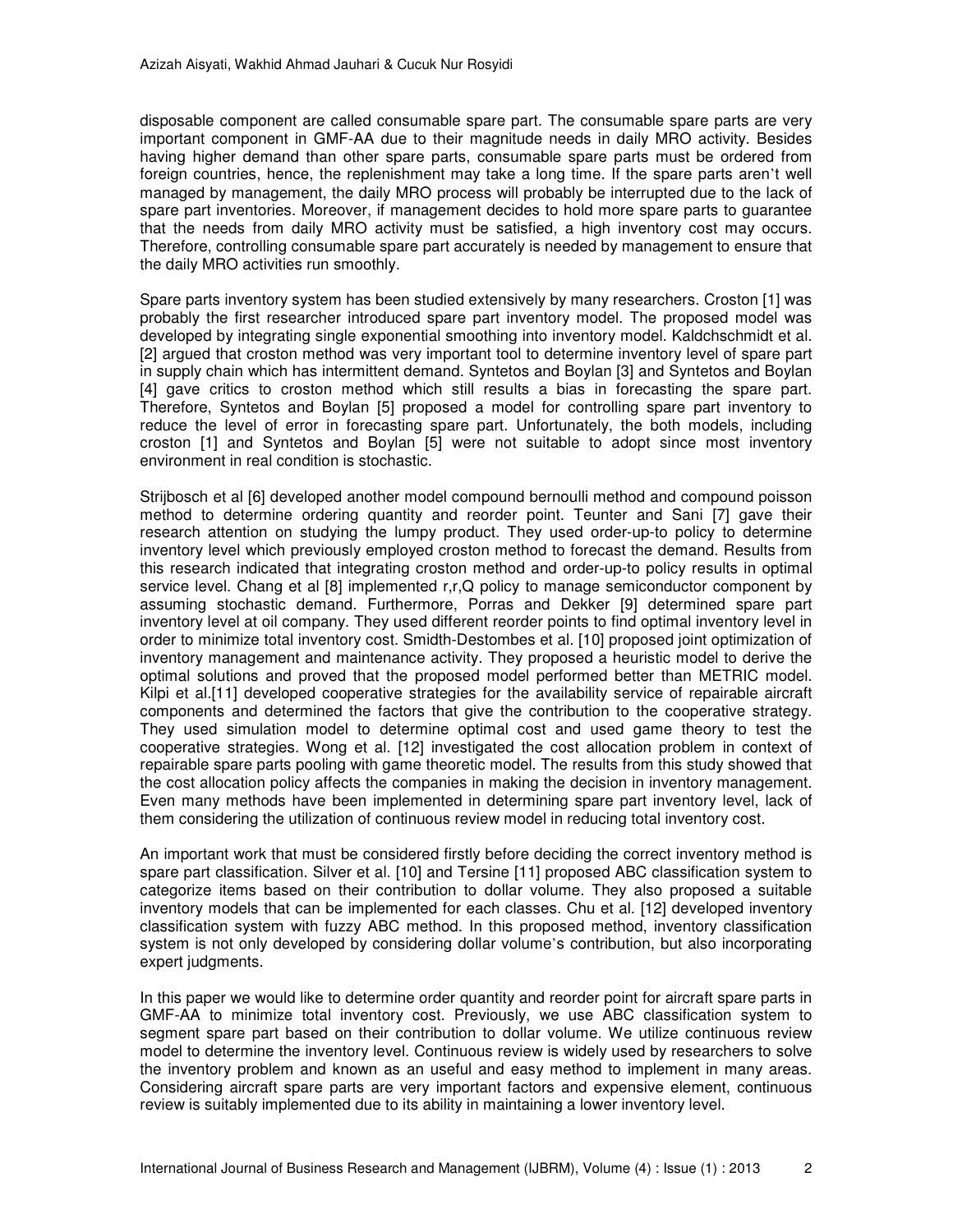## **2. LITERATURE REVIEW**

#### **2.1 ABC Classification System**

ABC classification system is a method that classifies the spare parts based on how critical the spare parts for the company. This method segment the spare parts into three categories, that are A, B and C. A items make up roughly 20 percent of the total number of items and represent 80 percent of the dollar sales volume. B items comprise roughly 30 percent of the items and represent 15 percent of the dollar volume. C items comprise roughly 50 percent of the items and represent only 5 percent of dollar volume [10]. The A items must received more attention from manager. The B items are of secondary importance in relation to class A items and the class C items are relatively unimportant items, hence, the manager can manage them as simple as possible. The steps of ABC classification are described as follows:

- 1. Listing the spare parts and their demand.
- 2. Determining the contribution of the spare part by multiplying the demand for each item and the value or price of item.
- 3. Computing the percentage of spare part contribution by dividing the contribution of each spare part with the total contribution of the spare parts.
- 4. Sorting the spare parts so that the percentages of spare part contribution are listed from higher value to lower value. The category of spare part could be found by using the above description from [10].

#### **2.2 Continuous Review Model**

The continuous review model is one of the inventory policies that manage the inventory through monitoring the inventory level continuously until if the inventory level drops to the reorder point  $r$ , the ordering of size Q should be done. Reorder point is determined for each stock keeping unit as demand forecasting during supply time. Reorder point is commonly defined as the summation of demand during lead time and safety stock. The assumptions that be used in continuous review model are as follows:

- a. The demand per unit time is probabilistic with mean D and standard deviation *σ*
- b. The price of item is not influenced by ordering size.
- c. Reorder point is determined using net inventory.
- d. The backorder cost is set independently to the length time of backorder.
- e. Ordering cost is constant and independent to ordering size.
- f. Holding cost is proportional to the item price and storage time.
- g. Warehouse space, capital and supplier capacity are sufficient.

The notations that will be used in developing continuous review model are as follows:

- D demand in units per unit time
- σ standard deviation of demand per unit time
- A ordering cost incurred for each order size of Q
- k safety factor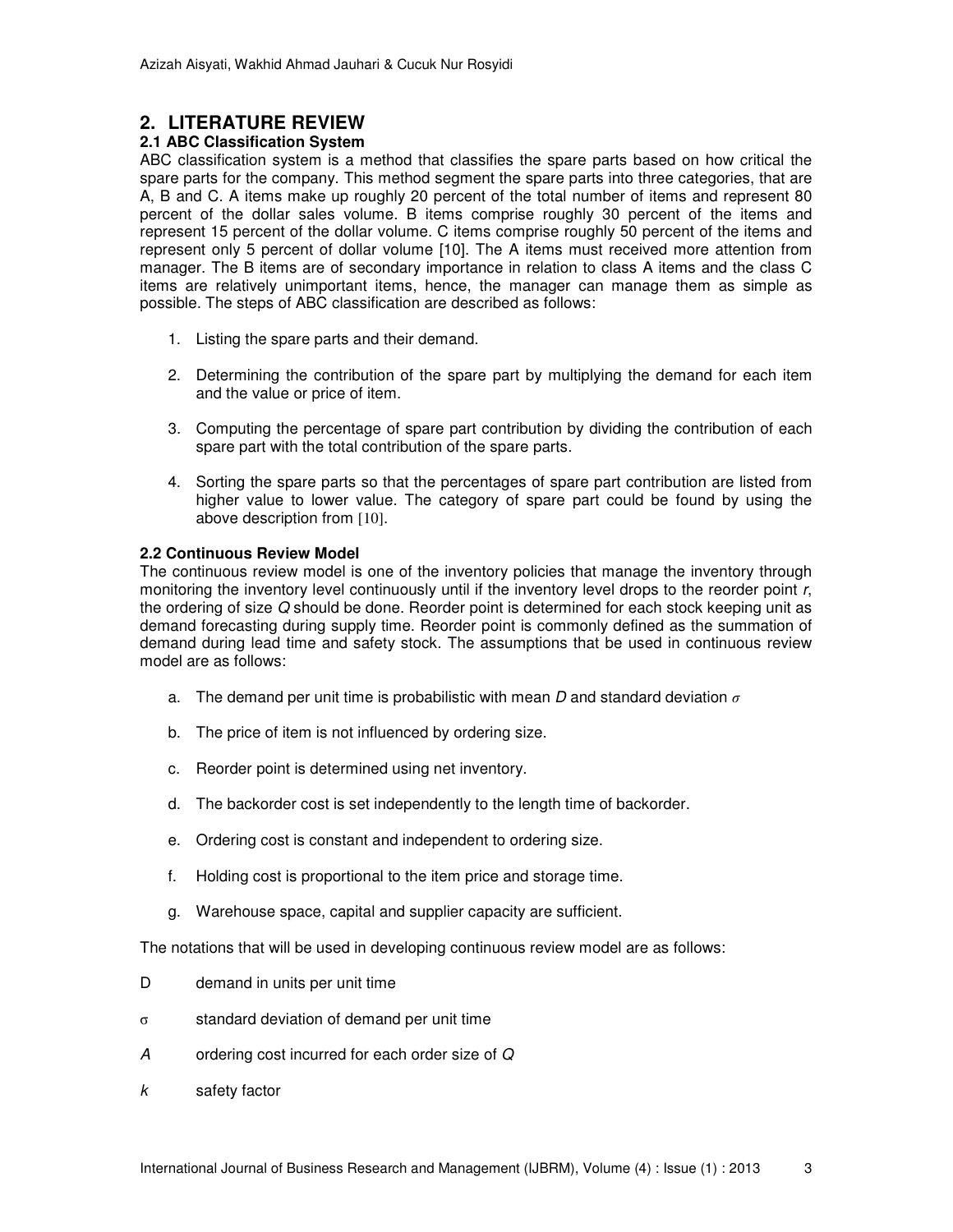- SS safety stock for the buyer
- ES expected number of backorder
- $H$  holding cost per unit per unit time
- $\pi$  backorder cost per unit backordered
- q the ordering quantity
- $f(.)$  probability density function of standard normal distribution
- $F(.)$  cumulative distribution function of standard normal distribution

Considering the frequency of ordering is  $(D/q)$  and ordering cost is A, the ordering cost per unit time can be formulated by:

$$
TC_1 = \frac{D}{q}A \dots (1)
$$

The holding cost per unit time is determined by multiplying the average inventory level and safety stock and holding cost per unit product. Safety stock is formulated by multiplying safety factor  $k$ and standard deviation of demand during lead time. Thus, holding cost per unit time is as follows:

$$
TC_2 = H\left(\frac{q}{2} + k\sigma\sqrt{L}\right)
$$
 (2)

The backorder cost per unit time can be found by multiplying the backorder cost per unit backordered and the expected number of unit backordered per unit time. Let x as continue random variable with normal distribution with mean  $\mu$  and standard deviation  $\sigma > 0$ . Then, the probability density function of x can be expressed as

$$
f(x) = \left(\frac{1}{\sigma\sqrt{2\pi}}\right)e^{\left[-\frac{(x-\mu)^2}{2\sigma^2}\right]}.\tag{3}
$$

Since the demand during lead time is DL with standard deviation  $\sigma \sqrt{L}$ , the reorder point can be formulated as  $FOP = DL + SS$ . Shortage occurs when the demand during lead time is bigger than the inventory level at that period  $(x > ROP)$ . Thus, the expected number of shortage can be expressed by:

$$
ES = \int_{x=p}^{\infty} (x - rop) f(x) dx
$$
  
\n
$$
ES = \int_{x=q+ss}^{\infty} (x - DL +
$$
  
\n
$$
SS) \frac{1}{\sqrt{2\pi}\sigma\sqrt{L}} e^{\frac{-(x-DL)^2}{2(\sigma\sqrt{L})^2}} dx
$$
........(4)

By substituting  $z = \left(\frac{x \cdot DL}{c \sqrt{L}}\right)$  $\left(\frac{\partial^2 DE}{\partial \sqrt{L}}\right)$  and  $dx = \sigma \sqrt{L}dz$  into equation (4), we will find:

$$
ES = \int_{z=\frac{ss}{\sigma\sqrt{L}}}^{\infty} (2\sigma\sqrt{L} - SS) \frac{1}{\sqrt{2\pi}} e^{\frac{-z^2}{2}} dz
$$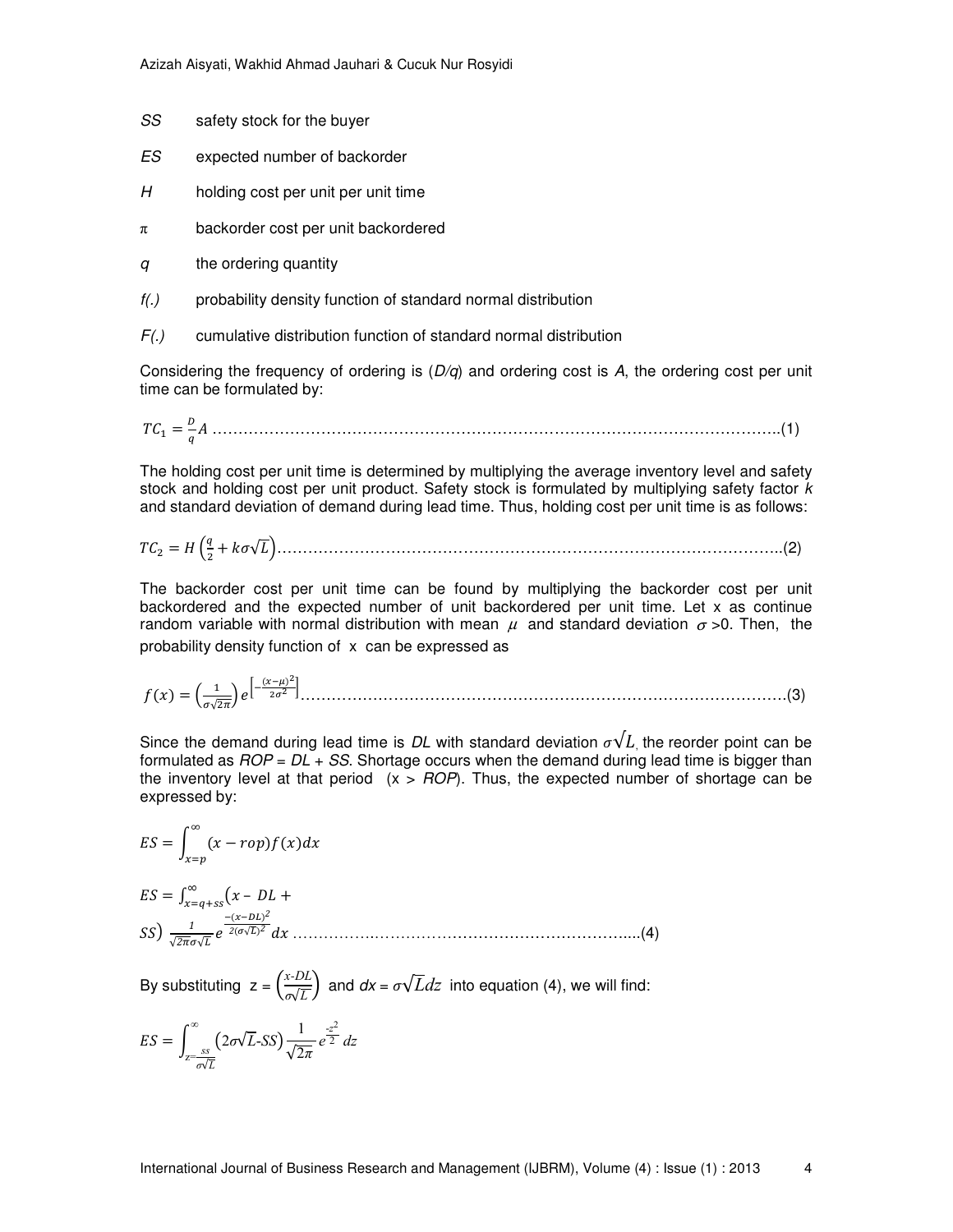$$
ES = -SS \int_{z=\sqrt{2\pi}}^{\infty} \frac{1}{\sqrt{2\pi}} e^{\frac{-z^2}{2}} dz + \sigma \sqrt{L} \int_{z=\sqrt{2\pi}}^{\infty} \frac{1}{\sqrt{2\pi}} e^{\frac{-z^2}{2}} dz
$$

Let  $F_s$  (z) is cumulative distribution function dan  $f_s$  (z) is probability density function for standard normal distribution with mean 0 and standard deviation 1. By considering equation (5) and the definition of standard normal distribution, we will have:

$$
1 - F_s(y) = \int_{z=y}^{\infty} f_s(z) dz
$$
  
= 
$$
\int_{z=y}^{\infty} \frac{1}{\sqrt{2\pi}} e^{\frac{z^2}{2}} dz
$$
.................(6)

By substituting  $w = \frac{z^2}{2}$  $\frac{1}{2}$  into equation 2.6, the expected number of shortage (*ES*) is given by:

$$
ES = -SS \left[ 1 - F_s \left( \frac{SS}{\sigma \sqrt{L}} \right) \right] + \sigma \sqrt{L} \int_{w = \frac{S}{2(\sigma \sqrt{L})^2}}^{\infty} \frac{1}{\sqrt{2\pi}} e^{-w} dz
$$

$$
ES = -SS \left[ 1 - F_s \left( \frac{SS}{\sigma \sqrt{L}} \right) \right] + \sigma \sqrt{L} f_s \left( \frac{SS}{\sigma \sqrt{L}} \right)
$$

$$
ES = \sigma \sqrt{L} \{f_s(k) \cdot k \left[1 - F_s(k)\right]\}
$$

*ES* = *σ*√*L ψ*(*k*) …………………………………………………………………………………..……....(7)

where 
$$
\psi(k) = \{f_s(k) - k[1 - F_s(k)]\}
$$

 $f_s(k)$  is probability density function of standard normal distribution and  $F_s(k)$  is cumulative distribution function of standard normal distribution, respectively. Therefore, the backorder cost per unit time is formulated by

*TC3* = *D q πσ*√*L ψk* …………………………………………….............................................……...(8)

Total inventory cost comprises of ordering cost, holding cost and backorder cost, hence, the cost can be expressed by:

*TC (q,k) = D <sup>q</sup> A + H q 2 +kσ*√*L+ D q πσ*√*L ψk*………..…………………………………………….…..(9)

Decision variable q and k can be found by taking the first partial derivatives of  $TC(q, k)$  with respect to  $q$  and  $k$  and equating them to zero.

$$
\frac{\partial T C_{total}(q,k)}{\partial k} = 0
$$
\n
$$
\frac{-D}{q^2} A + \frac{H}{2} - \frac{D}{q^2} \pi \sigma \sqrt{L} \psi(k)
$$
\n
$$
q = \sqrt{\frac{2D(A + \pi \sigma \sqrt{L} \psi(k))}{H}} \dots \tag{10}
$$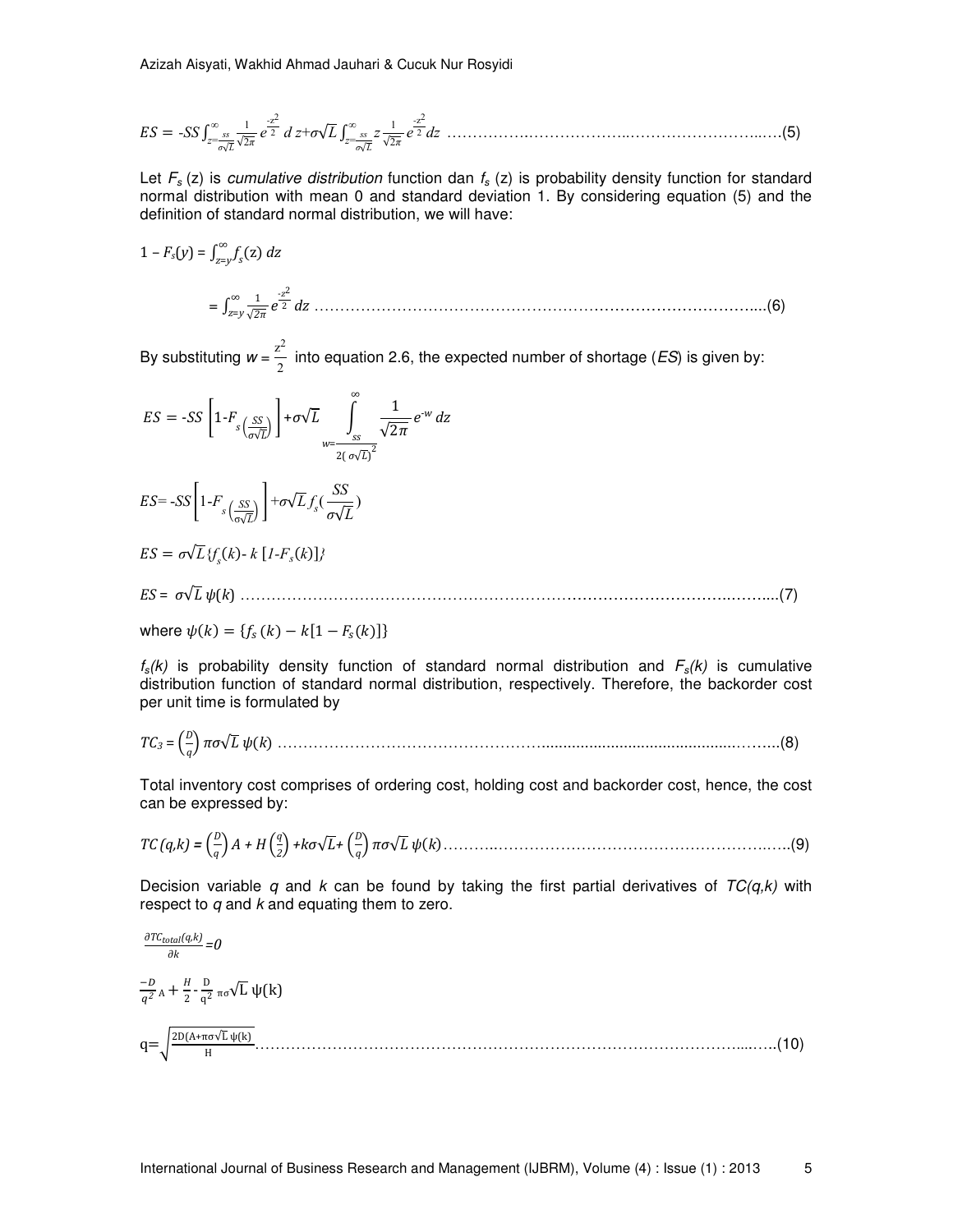∂*TC*total(*q*,*k*) ∂*k* =0 ∂√*L*H+ *πDσ*√*L*(*F<sup>s</sup> k*-1) *q* =0 *Fs k* 1\$ qH πD ………………………………………………………………………………………...(11)

It can be seen in equation (10) and (11) that both equations express the relationship between  $q$ and k. Therefore, the solution of the above continuous review model can be found by searching the convergence values of  $q$  and  $k$  which minimizes total cost. Considering the iterative procedure from Ben-Daya and Hariga [13], the algorithm to solve the continuous review is as follows:

1. Set the initial value of  $q$  by

$$
q = \sqrt{\frac{2AD}{H}}
$$

- 2. Substitute  $q$  into equation (11) to find  $k$ .
- 3. Find the new value of  $q$  by using equation (10).
- 4. Find the new value of  $k$  by using equation (11).
- 5. Repeat step 3-4 until no changes occur in the values of  $q$  and  $k$ .
- 6. Compute total cost with equation (9) by employing the convergence values of  $q$  and  $k$  in step 5.

## **3. RESEARCH METHODOLOGY**

In first stage of our research we employ ABC classification to categorize 60 consumable spare parts. The classification is done under consideration of dollar volume contribution for each spare part. Secondly, as we intend to focus in determining the inventory level of spare part in class A and B, we provide their all input parameters of spare parts including, the mean of demand per unit time, standard deviation of demand and inventory cost, including holding cost, ordering cost and shortage cost. The mean and standard deviation of demand for selected spare parts is determined from demand data during ten years. Holding cost is determined by considering interest rate, storage cost and labor cost. Shortage cost is determined from the added cost that must be included in rush order. In this research, it is formulated by 20 % of spare part price. The ordering cost is determined by considering internet cost as a major component in ordering activities and administration cost. Table 1 presents the input parameters and inventory cost of 24 spare parts studied in this research. The final stage of this research, we determine the inventory level of the spare parts by using an iterative procedure described in previous section.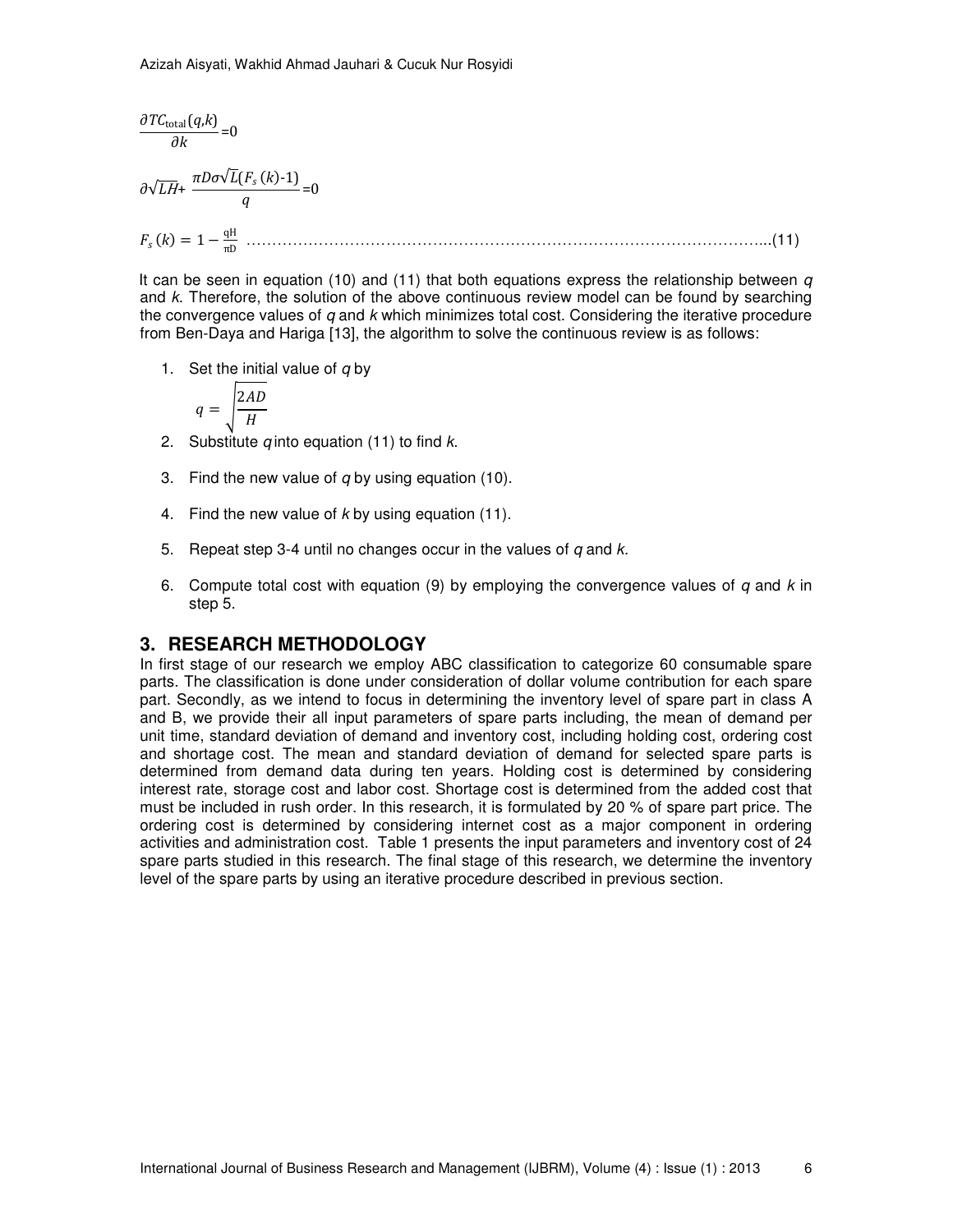

**FIGURE 1**: Research Methodology.

| No.            | Spare part    | <b>Mean</b><br>(unit) | <b>Standar</b><br>deviation<br>(unit) | Lead<br>time<br>(day) | Holding<br>cost<br>(IDR) | <b>Shortage</b><br>cost<br>(IDR) |
|----------------|---------------|-----------------------|---------------------------------------|-----------------------|--------------------------|----------------------------------|
| 1              | CH34736       | 58                    | 61                                    | 44                    | 393,432                  | 1,191,674                        |
| $\overline{c}$ | 335-299-401-0 | 90                    | 180                                   | 95                    | 75,766                   | 132,788                          |
| 3              | S9413-11      | 96                    | 83                                    | 21                    | 288,694                  | 842,545                          |
| 4              | MFFA632/2     | 6                     | 10                                    | 23                    | 6,292,279                | 20,854,498                       |
| 5              | 740001        | 98                    | 107                                   | 10                    | 93,357                   | 191,424                          |
| 6              | D717-01-100   | 8                     | $\overline{7}$                        | 23                    | 504,483                  | 1,561,843                        |
| $\overline{7}$ | FK16588       | 5                     | 4                                     | 21                    | 1,721,942                | 5,620,039                        |
| 8              | 088-1031-006  | 6                     | 5                                     | 11                    | 867,097                  | 2,770,557                        |
| 9              | KB29665       | 32                    | 18                                    | 23                    | 174,458                  | 461,759                          |
| 10             | 4L83-046      | 102                   | 167                                   | $\overline{7}$        | 550,175                  | 1,714,149                        |
| 11             | QA03963       | 26                    | 19                                    | 29                    | 127,021                  | 303,636                          |
| 12             | 5709-4        | 14                    | $\overline{7}$                        | 35                    | 358,843                  | 1,076,377                        |
| 13             | 362-509-9002  | 7                     | $\overline{7}$                        | 29                    | 397,937                  | 1,206,690                        |
| 14             | 65-90305-15   | 44                    | 33                                    | $\overline{7}$        | 106,871                  | 236,471                          |
| 15             | 16135-62      | 11                    | 8                                     | $\overline{7}$        | 340,241                  | 1,014,369                        |
| 16             | 335-299-401   | 169                   | 185                                   | 26                    | 41,971                   | 20,137                           |
| 17             | 453A1810-33   | 5                     | 4                                     | 23                    | 364,744                  | 1,096,046                        |
| 18             | AB0473993     | 14                    | 6                                     | 88                    | 151,381                  | 384,838                          |
| 19             | 740007        | 76                    | 62                                    | 20                    | 58,489                   | 75,198                           |
| 20             | QA03362       | 23                    | 65                                    | 11                    | 332,351                  | 988,069                          |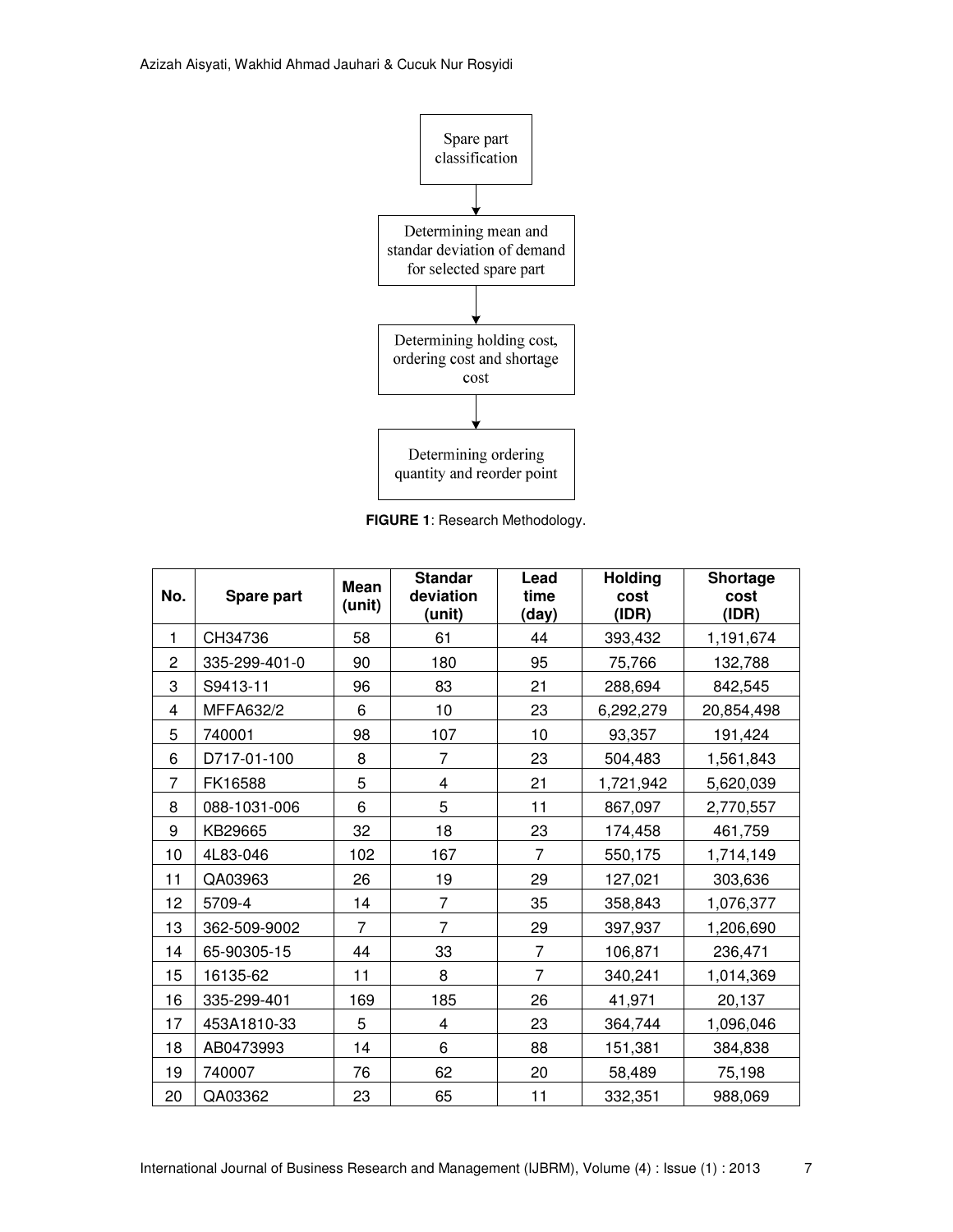| 21 | MS20995C32     | 16 | 19 | 44 | 58.245  | 74.382  |
|----|----------------|----|----|----|---------|---------|
| 22 | 65-90305-20B   | 87 | 70 |    | 76,315  | 134,618 |
| 23 | AC9380F4010    | 16 | 18 |    | 149.125 | 377,316 |
| 24 | F5746293620200 | 25 | 69 |    | 242,024 | 686,979 |

**TABLE 1**: Input Parameters and Related Inventory Costs of Spare Parts.

## **4. RESULTS AND DISCUSSIONS**

### **4.1 Spare Part Classification**

From ABC classification we found that class A comprises of 11 spare parts, class B comprises of 13 spare parts and class C comprises of 36 spare parts. Spare parts in class A give the contribution about 79.6%, spare parts in class B contributes 14.7% and spare parts in class C contributes 5.6% to rupiah volume. The results from ABC classification is given in table 2. In this research, we focus to manage the inventory in class A and class B due to its criticality for management. 24 spare parts in this classes give significant contribution (94.3%) to the management, hence, controlling them tightly may results in significant amount of inventory cost saving. One of the tight inventory management policies that can be used to manage spare parts in this classes are continuous review. In practical situation, the continuous model has an ability to maintain lower inventory level although it needs more attention from inventory manager. Even the ABC classification can be used to categorize the spare part, considering more factors such as spare parts severity and spare part severity, may provide more attractive results. Each spare part may have different severity level based on its usefulness in aircraft machine.

#### **4.2 Determination of Ordering Quantity and Reorder Point**

Ordering quantity  $(q)$  and reorder point  $(ROP)$  are determined by employing an iterative procedure described in above section. We develop list of program using MATLAB 2009a. The results from MATLAB are given in table 3. As can be seen in this table that some spare parts such as CH34736, S9413-11, 4L83-046 have reorder point level higher than its ordering quantity. It is understandable, because the spare parts have high uncertainty indicated by high standard deviation of demand. Having high standard deviation of demand, the model will produce high safety stock. This condition absolutely will increase the reorder point level.

| No             | Spare part    | <b>Class</b> | No. | Spare part     | <b>Class</b> | No. | Spare part     | <b>Class</b> |
|----------------|---------------|--------------|-----|----------------|--------------|-----|----------------|--------------|
| 1              | CH34736       | Class A      | 21  | MS20995C32     | Class B      | 41  | OF25-021       | Class C      |
| $\overline{2}$ | 335-299-401-0 | Class A      | 22  | 65-90305-20B   | Class B      | 42  | BACC63BV14B7SN | Class C      |
| 3              | S9413-111     | Class A      | 23  | AC9380F4010    | Class B      | 43  | FK20158        | Class C      |
| 4              | MFFA632/2     | Class A      | 24  | F5746293620200 | Class B      | 44  | BACR15BB6D7C   | Class C      |
| 5              | 740001        | Class A      | 25  | ABS0368-01     | Class C      | 45  | MS29526-2      | Class C      |
| 6              | D717-01-100   | Class A      | 26  | BV03112-03-33  | Class C      | 46  | BACB30NN4K4    | Class C      |
| $\overline{7}$ | FK16588       | Class A      | 27  | 2315M20-3      | Class C      | 47  | ABS0367-030    | Class C      |
| 8              | 088-1031-006  | Class A      | 28  | ASPF-S-V06     | Class C      | 48  | ABS0604-4      | Class C      |
| 9              | KB29665       | Class A      | 29  | 65-90305-17    | Class C      | 49  | F5746293620100 | Class C      |
| 10             | 4L83-046      | Class A      | 30  | QD1004-125     | Class C      | 50  | BACR15GF8D7    | Class C      |
| 11             | QA03963       | Class A      | 31  | 69-41868-3     | Class C      | 51  | BACN10YR3C     | Class C      |
| 12             | 5709-4        | Class B      | 32  | CA00075A       | Class C      | 52  | MS29513-334    | Class C      |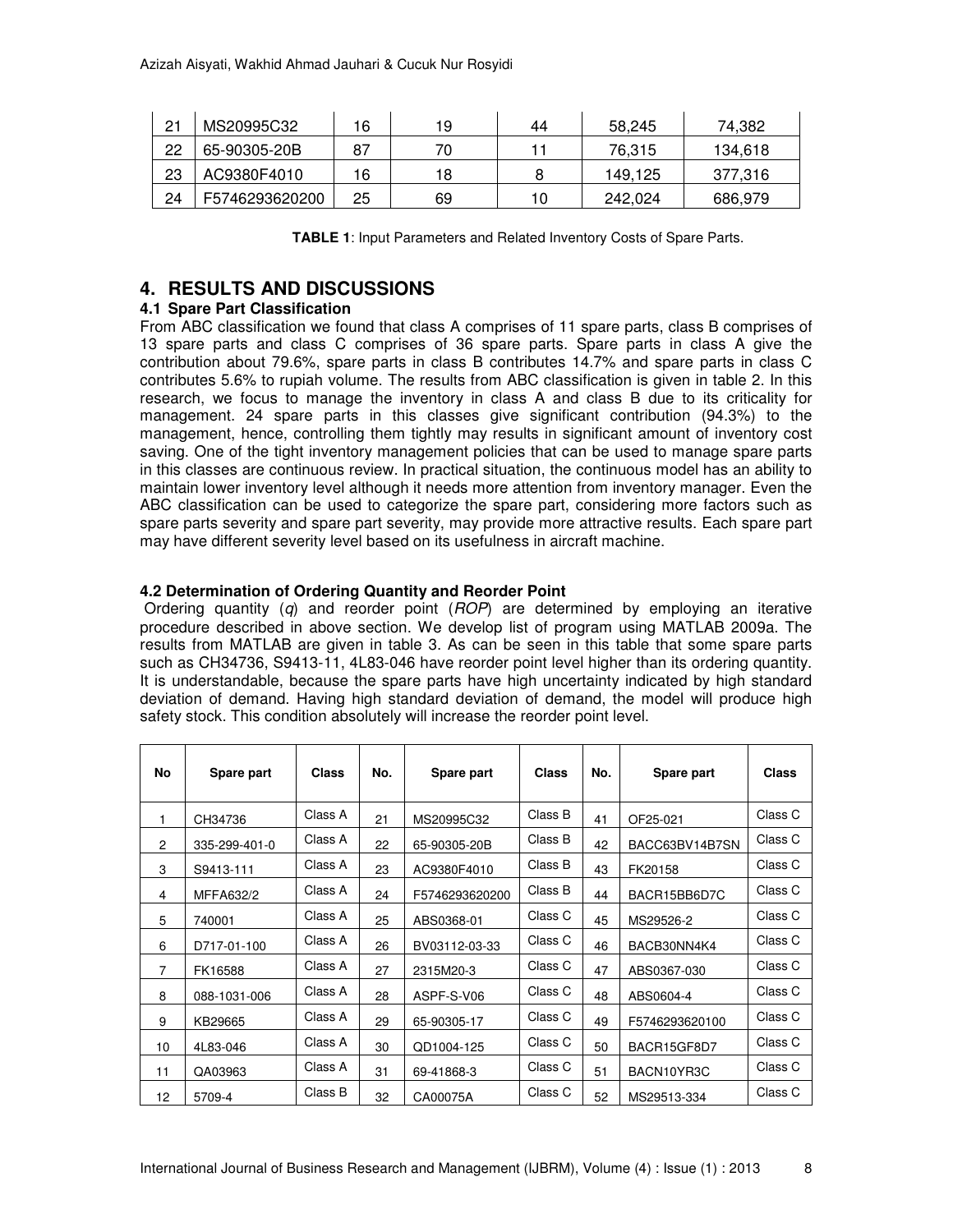#### Azizah Aisyati, Wakhid Ahmad Jauhari & Cucuk Nur Rosyidi

| 13 | 362-509-9002 | Class B | 33 | FK20159     | Class C | 53 | S9413-11     | Class C |
|----|--------------|---------|----|-------------|---------|----|--------------|---------|
| 14 | 65-90305-15  | Class B | 34 | 77870949    | Class C | 54 | BACN10JC4CD  | Class C |
| 15 | 16135-62     | Class B | 35 | 65-90305-59 | Class C | 55 | 65B10920-171 | Class C |
| 16 | 335-299-401  | Class B | 36 | BACH20X3    | Class C | 56 | 4551         | Class C |
| 17 | 453A1810-33  | Class B | 37 | QA06123     | Class C | 57 | 1683         | Class C |
| 18 | AB0473993    | Class B | 38 | 332A1034-25 | Class C | 58 | M83248/1-906 | Class C |
| 19 | 740007       | Class B | 39 | RG1969      | Class C | 59 | BACB30VF4K12 | Class C |
| 20 | QA03362      | Class B | 40 | 65C27738-2  | Class C | 60 | BACW10BP41CD | Class C |

**TABLE 2**: Spare Part Classification.

| No             | Spare part     | <b>Ordering quantity</b><br>(unit) | <b>Reorder Point</b><br>(unit) |
|----------------|----------------|------------------------------------|--------------------------------|
| $\mathbf{1}$   | CH34736        | 21                                 | 32                             |
| $\overline{2}$ | 335-299-401-0  | 108                                | 24                             |
| 3              | S9413-11       | 17                                 | 36                             |
| 4              | MFFA632/2      | $\mathbf{2}$                       | 3                              |
| 5              | 740001         | 16                                 | 27                             |
| 6              | D717-01-100    | $\overline{c}$                     | 3                              |
| 7              | FK16588        | 1                                  | $\overline{c}$                 |
| 8              | 088-1031-006   | 1                                  | 2                              |
| 9              | KB29665        | 4                                  | 10                             |
| 10             | 4L83-046       | 20                                 | 37                             |
| 11             | QA03963        | 5                                  | 9                              |
| 12             | 5709-4         | $\overline{c}$                     | 5                              |
| 13             | 362-509-9002   | $\overline{c}$                     | 3                              |
| 14             | 65-90305-15    | 4                                  | 9                              |
| 15             | 16135-62       | 1                                  | $\overline{c}$                 |
| 16             | 335-299-401    | 20                                 | 12                             |
| 17             | 453A1810-33    | 1                                  | $\overline{c}$                 |
| 18             | AB0473993      | $\overline{2}$                     | 9                              |
| 19             | 740007         | 12                                 | 33                             |
| 20             | QA03362        | 12                                 | 11                             |
| 21             | MS20995C32     | 11                                 | $\overline{c}$                 |
| 22             | 65-90305-20B   | 12                                 | 20                             |
| 23             | AC9380F4010    | 3                                  | 4                              |
| 24             | F5746293620200 | 12                                 | 11                             |

**TABLE 3**: The Optimal Ordering Quantity (q) and Reorder Point (ROP).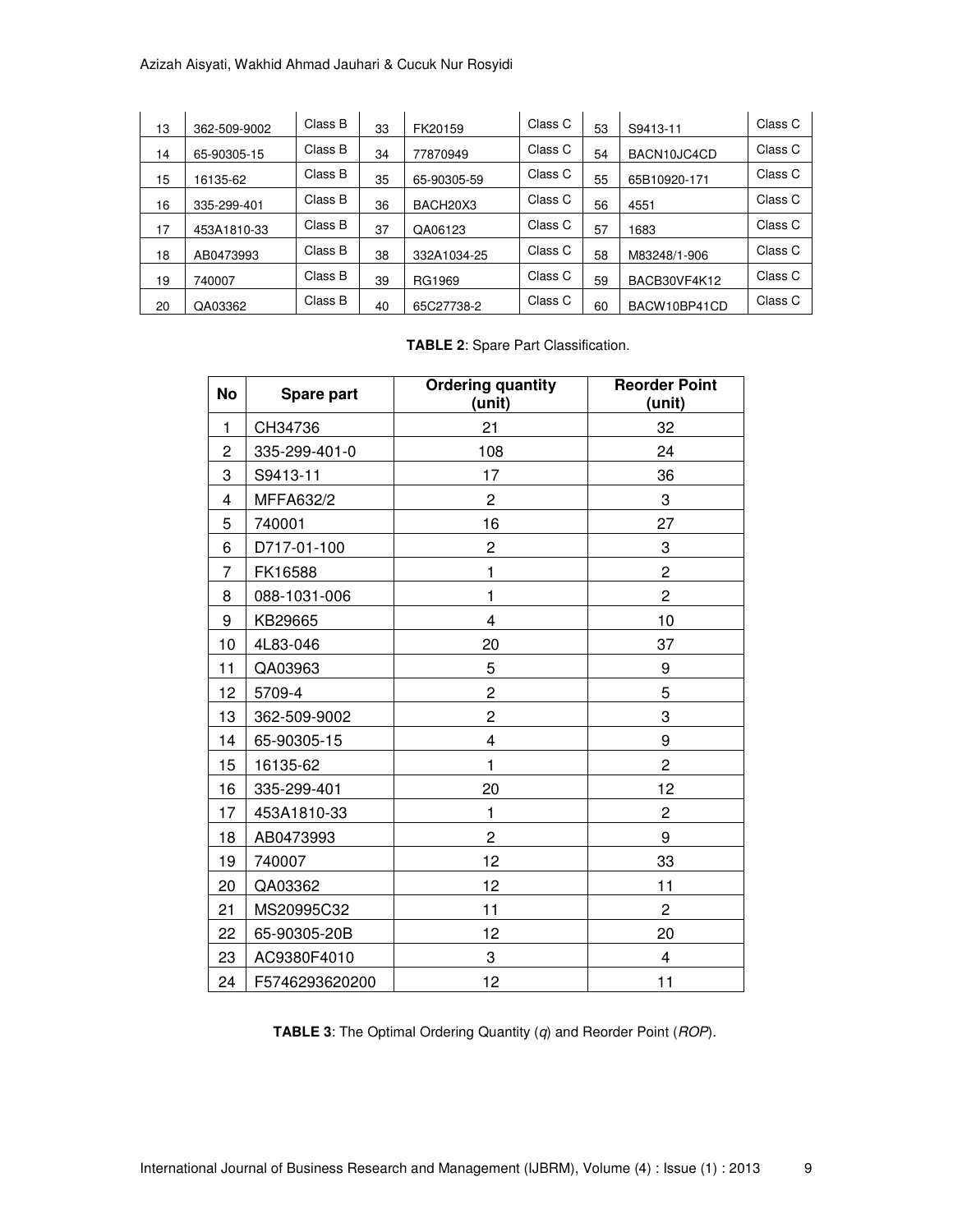| <b>No</b>      | <b>Spare parts</b> | <b>Total cost of</b><br>continuous<br>review (IDR) | <b>Total cost of</b><br>existing policy<br>(IDR) | Percentage of<br>saving<br>(%) |
|----------------|--------------------|----------------------------------------------------|--------------------------------------------------|--------------------------------|
| $\mathbf{1}$   | CH34736            | 18,187,000                                         | 4,902,703                                        | $-271$                         |
| $\overline{c}$ | 335-299-401-0      | 8,169,300                                          | 13,862,968                                       | 41                             |
| 3              | S9413-11           | 13,901,412                                         | 20,078,123                                       | 31                             |
| 4              | MFFA632/2          | 33,837,686                                         | 70,745,161                                       | 52                             |
| 5              | 740001             | 3,821,039                                          | 3,473,933                                        | $-10$                          |
| 6              | D717-01-100        | 2,151,860                                          | 79,050,683                                       | 97                             |
| $\overline{7}$ | FK16588            | 4,144,690                                          | 24,162,508                                       | 83                             |
| 8              | 088-1031-006       | 1,976,609                                          | 11,963,751                                       | 83                             |
| 9              | KB29665            | 2,020,408                                          | 3,719,859                                        | 46                             |
| 10             | 4L83-046           | 30,401,784                                         | 20,010,096                                       | $-52$                          |
| 11             | QA03963            | 1,593,800                                          | 2,986,025                                        | 47                             |
| 12             | 5709-4             | 2,003,358                                          | 3,149,088                                        | 36                             |
| 13             | 362-509-9002       | 1,805,116                                          | 17,474,439                                       | 90                             |
| 14             | 65-90305-15        | 1,291,958                                          | 2,725,353                                        | 53                             |
| 15             | 16135-62           | 1,055,404                                          | 9,176,663                                        | 88                             |
| 16             | 335-299-401        | 6,794,353                                          | 5,371,262                                        | $-26$                          |
| 17             | 453A1810-33        | 909,717                                            | 1,967,814                                        | 54                             |
| 18             | AB0473993          | 1,259,292                                          | 3,064,476                                        | 59                             |
| 19             | 740007             | 2,373,446                                          | 3,327,663                                        | 29                             |
| 20             | QA03362            | 7,506,171                                          | 10,635,221                                       | 29                             |
| 21             | MS20995C32         | 612,238                                            | 2,238,758                                        | 73                             |
| 22             | 65-90305-20B       | 2,211,054                                          | 4,131,125                                        | 46                             |
| 23             | AC9380F4010        | 993,351                                            | 1,752,534                                        | 43                             |
| 24             | F5746293620200     | 5,551,371                                          | 7,958,346                                        | 30                             |
|                | Total              | 154,572,418                                        | 309,928,552                                      | 31                             |

**TABLE 4**: The Comparison of Continuous Review Total Cost and Existing Policy Total Cost.

The proposed continuous review policy gives significant average savings of 31% compared to an existing policy which is used by the company. The comparison of proposed policy and an existing policy is resumed in table 4. This table shows the total inventory cost of proposed policy and an existing policy and presents the savings of moving from existing policy to proposed policy. The company uses a periodic review policy which based on his experience in controlling the spare parts. The parameters in an existing policy are determined using the experience of warehouse operator which may fail to detect the true inventory level. Moreover, as we know from inventory literature that periodic review policy will make inventory level higher than continuous review. However, even the proposed policy results in lower cost compared to existing policy, interestingly some spare parts show different condition. Spare parts CH34736, 740001, 4L83-046 and 335- 299-401 show that an existing policy performs better than continuous review policy. It can be understood that the continuous review model may fail to result better inventory policy since the demand of the spare parts is too lumpy. The other models such as the model which accommodated poisson demand or compound poisson demand probably more suitable to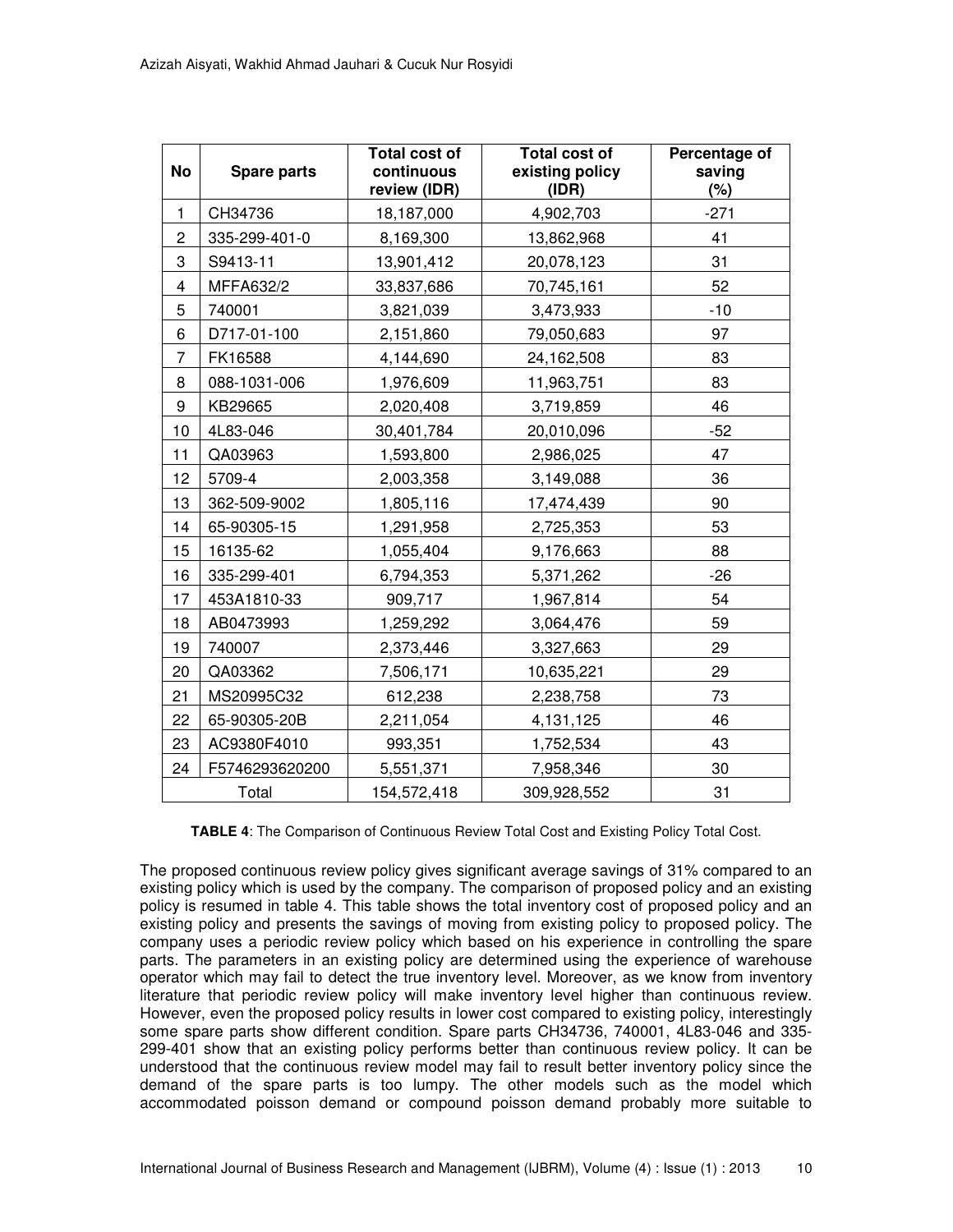perform in this condition. It is due to the both model's ability to capture the essence of the demand. Furthermore, this study used the spare part demand from spare part data in warehouse, therefore the demand in real aircraft maintenance activity is neglected. It should be noted here that, assuming demand to be independent with the real spare part demand in maintenance may result in higher cost since there a gap between inventory management and maintenance activity. To develop the efficiency of company, both activities should be synchronized in one decision model to decrease the total cost incurred in the system. An integrated information system which integrates the information from both activities is also required by the company to increase the system feasibility in enhancing the capability of the company in reducing total cost.

## **5. CONCLUSIONS**

In this paper, we determine the ordering quantity and reorder point of aircraft spare part using continuous review model. Previously, we classify the 60 spare parts by using ABC classification system. The results from this research show that the proposed continuous review model results in lower total cost compared to an existing policy. The amount of average savings that can be gained by this proposed policy is about 31%. However, an existing policy still performs better in reducing total cost for some spare parts.

Future research can look into determining the inventory level of spare part which total cost has not been minimized by continuous review model. The inventory model accommodating poisson demand or compound poisson demand may suitable to use in solving this problem. Furthermore, the spare part classification can be extended by integrating other qualitative attribute into ABC classification system. The attribute such as spare part severity and spare part criticality probably can be included into spare part classification. The fuzzy method can be used to assess the level of spare part severity and criticality. Other future research direction may focus on integrating inventory decision with maintenance activity. Our study assumes that the demand parameter was a given parameter, however it may not represent the actual system in aircraft repair facility hence, integrating inventory decision with the schedule of maintenance may give valuable insights.

## **6. REFERENCES**

- [1] Croston, J.D. "Forecasting and stock control for intermittent demands". Operational Research Quarterly, Vol. 42(3), pp. 289–303.1972.
- [2] Kaldchschmidt, M., Zotteri, G., and Verganti, R. "Inventory management in a multi-echelon spare parts supply chain", International Journal of Production Economics, Vol. 81, pp. 397-413. 2003.
- [3] Syntetos, A.A. and Boylan, J.E. "On the bias of intermittent demand estimates". International Journal of Production Economics, Vol. 71, pp.457–466. 2001.
- [4] Syntetos, A.A. and Boylan, J.E. "The accuracy of intermittent demand estimates". International Journal of Forecasting, Vol. 21, pp. 303–314. 2005.
- [5] Syntetos, A.A. and Boylan, J.E. "On the stock control performance of intermittent demand estimators*"*. International Journal of Production Economics, Vol. 103, pp. 36–47. 2006.
- [6] Strijbosch, L.W.G., Heuts, R.M.J. and Schoot, E.H.M. "Improved Spare Parts Inventory Management: A Case Study," Discussion Paper 1998-135, Tilburg University, Center for Economic Research. 1998.
- [7] Teunter R. and Sani B. "Calculating order-up-to levels for products with intermittent demand", International Journal of Production Economics, Vol. 118, pp. 82–86.2009.